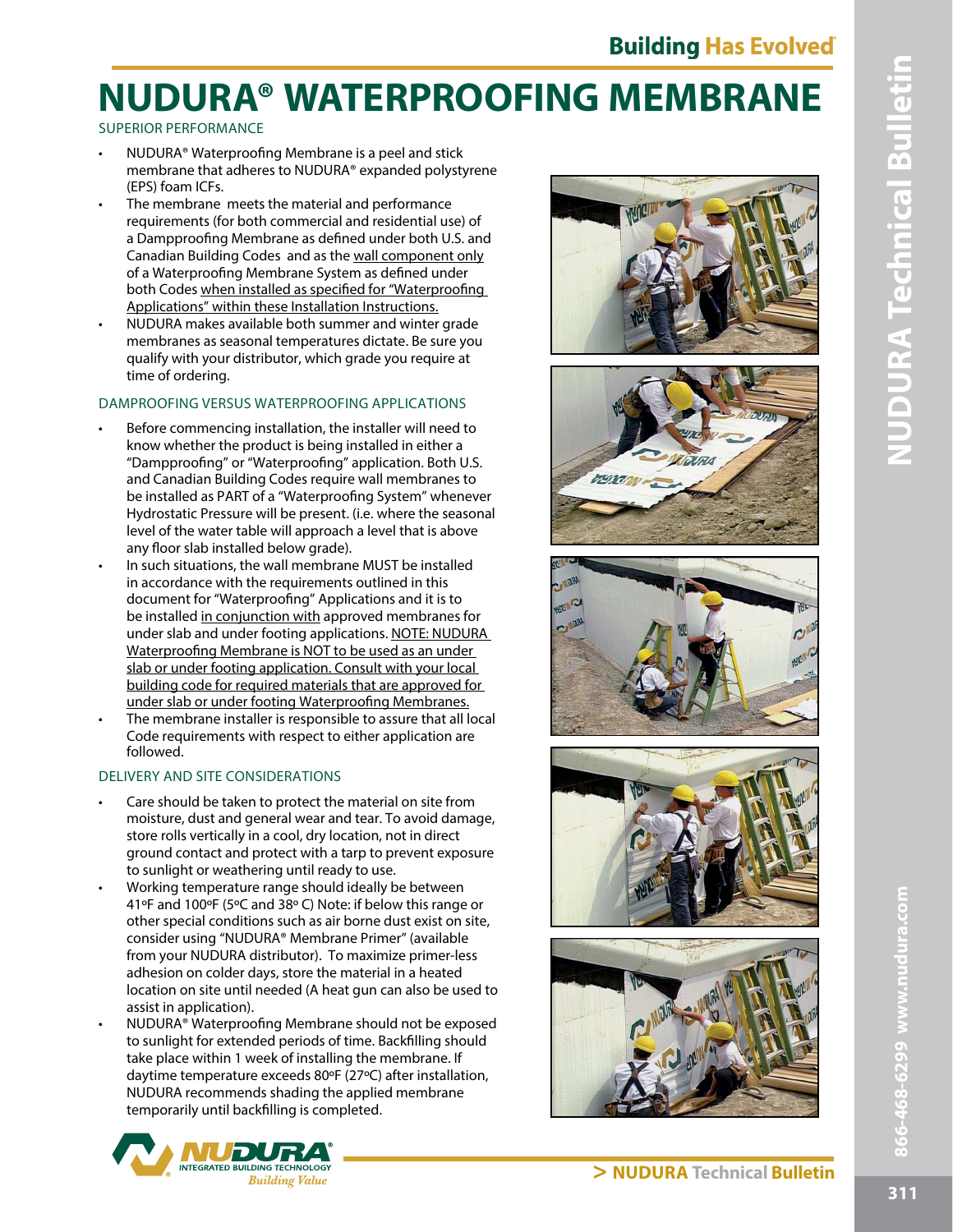WALL PREPARATION INSTRUCTIONS FOR DAMPPROOFING APPLICATIONS (REFER ALSO TO CCMC REPORT NO. 14093-R)

- 1. Ensure that the wall surface is smooth, clean and dry, free from dust, dirt and any other impurities that could be present on the wall. . The footing projection and top 2" (50 mm) of the footing edge should also be clean and clear of backfll material to enable lapping of the membrane over this area.
- 2. If the EPS foam surface has been exposed to sunlight for extended periods of time, the resulting yellow dust coating must be fully removed in order for the membrane to adhere properly.
- 3. Any joints or gaps greater than 1/8" (3 mm) or physical projections, depressions or damage in the EPS foam surface that could be detrimental to the performance of the membrane must be foamed and troweled or cut smooth ready for membrane installation.
- 4. Establish the rough fnished grade line around the entire perimeter of the building using a chalk line and/or marker. This will be the horizontal starting level of the membrane sheets. When the fnal sloped building apron grading is completed OVER this area, the fnished grading for the building should be between 4 and 6 inches (100 to 150 mm) above the top edge of the membrane. This will also assure that should the grade subside due to settlement, the membrane will always be protected from solar or weather exposure.

#### WALL PREPARATION INSTRUCTIONS FOR WATERPROOFING APPLICATIONS (REFER ALSO TO CCMC REPORT NO.14095-R)

- 1. Ensure that the wall surface is smooth, clean and dry, free from dust, dirt and any other impurities that could be present on the wall. The footing projection and top 2" (50 mm) of the footing edge should also be clean and clear of backfll material to enable lapping of the membrane over this area.
- 2. If the EPS foam surface has been exposed to sunlight for extended periods of time, the resulting yellow dust coating must be fully removed in order for the membrane to adhere properly.
- 3. Any joints or gaps greater than 1/8" (3 mm) or physical projections, depressions or damage in the EPS foam surface that could be detrimental to the performance of the membrane must be repaired, foamed and troweled or cut smooth ready for membrane installation.
- 4. Establish the rough fnished grade line around the entire perimeter of the building using a chalk line and/or marker. This will be the horizontal starting level of the membrane sheets. When the fnal sloped building apron grading is completed OVER



this area, the fnished grading for the building should be between 4 and 6 inches (100 to 150 mm) above the top edge of the membrane. This will also assure that should the grade subside due to settlement, the membrane will always be protected from solar or weather exposure.

5. IMPORTANT: Finally, once cleaned and the top of membrane line is established, the full ICF surface that is designated for membrane installation must be primed with "NUDURA® Membrane Primer" (available from your NUDURA Distributor). Primer must be allowed to dry before membrane is applied. Drying time varies from 30 minutes to 3 hours based on weather conditions at time of application. (NOTE: Plan the primer installation to assure that membrane installation can be completed in full on the same day to avoid dust or other airborne particles from contaminating the primer surface).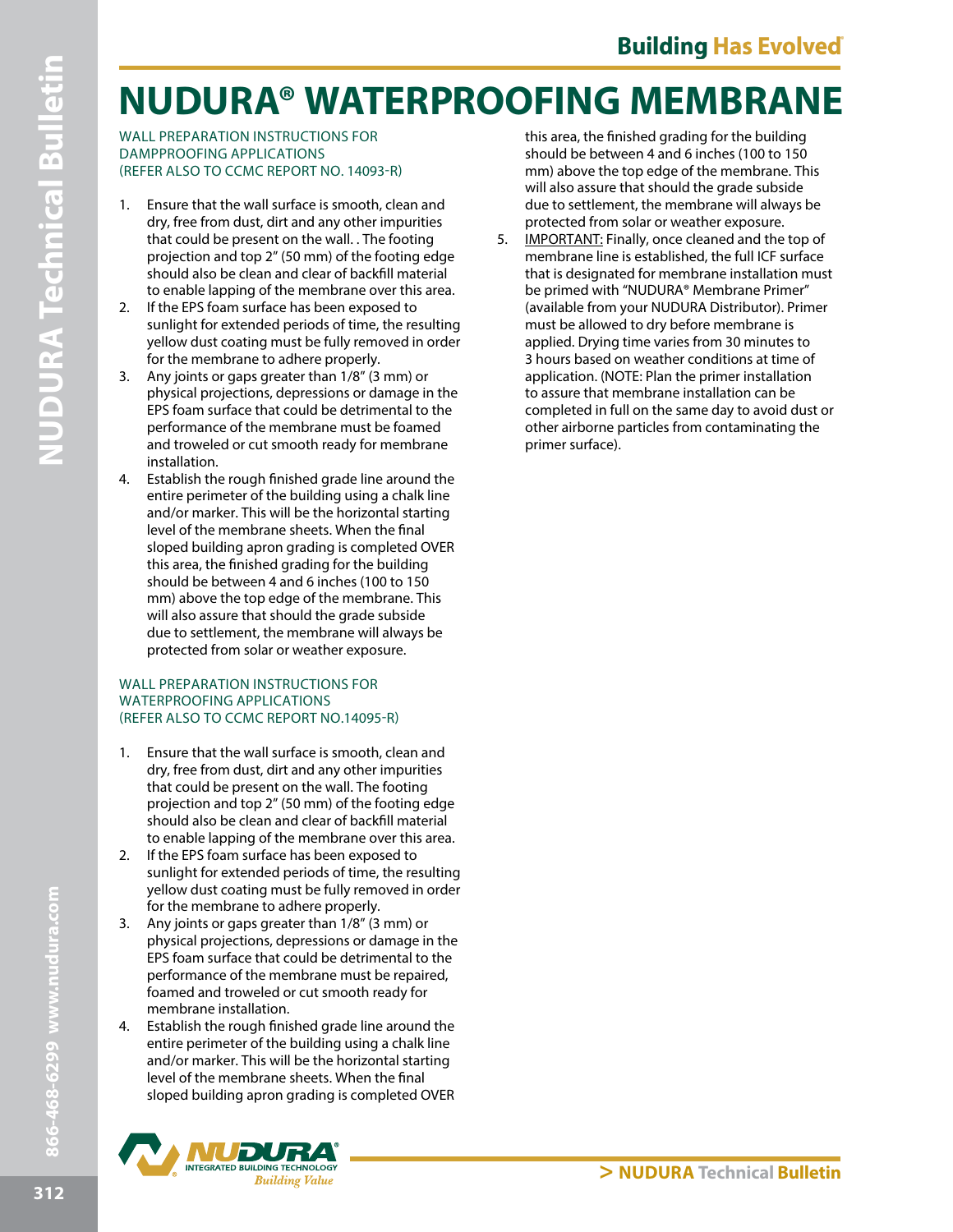#### **MEMBRANE INSTALLATION INSTRUCTIONS FOR BOTH DAMPPROOFING AND WATERPROOFING APPLICATIONS**

- **1** Installation works most efficiently with a 2 person work crew; one handling the material from each side. The most efficient method of installation is vertical application of the sheets with 3" (76 mm) overlaps at the sides of the material. If horizontal application of the material is preferred or required in some locations, be sure to work from the bottom of the wall to the top and lap material a minimum of 6" (152mm) in shingle fashion so that water is shed downward and OVER the layer below.
- **2** Begin material installation by first cutting strips of membrane 16" (406mm) to 24" (610mm) wide. These will be used to pre-seal all inside and outside corner conditions. Fold strips in half vertically.
- **3** At each inside corner, starting at the footing level, peel release paper away and apply the strips in a shingle like fashion from the base to the top of the corner, installing the strips vertically so that an equal amount of material is applied to either side of the corner. Take care to press the fold tightly into the corner so that no air pockets are trapped behind - then press or roll the membrane fat to the wall surfaces on either side using a plastic roller as necessary. Each strip of material should lap the strip below it by 6" (152mm) Continue application and lapping of the strips to the grade line and trim the membrane above it.
- **4** Select an outside corner for the start of full membrane installation and measure the distance from the chalked grade line to the top of the footing. For sloping grade lines, measure to longest side of the membrane.
- **5** Roll out the membrane on a flat surface, then<br>mark and cut it to the required length mark and cut it to the required length.
- **6** Peel back the silicone release paper a distance of about 12" (305mm) from the top edge of the cut edge of the membrane.
- **7** Align the top edge of the membrane with the chalk line so that one side of the membrane extends past the corner by approx. 4" to 5" (102mm -127mm). (For sloping grade lines, lightly tack the portion of membrane above the chalk line and trim back to chalk line after rest of membrane is secured in place). Use the score lines in the form face as guides to keep the membrane vertical while installing.
- **8** While keeping the extended side of the membrane in plane with the starting wall, frmly



press it into place onto the face of the EPS foam. Use the plastic roller to roll the membrane from the center out to the edges to prevent any air bubbles from getting trapped.

- **9** Continue down the surface of the wall by further peeling back the release paper and pressing and/or rolling the membrane into position as outlined in step 8. Repeat process down the length of the wall to the footing.
	- **10** Make a Horizontal cut at the base of the wall where it contacts the footing to enable placement of the free hanging side of the membrane.
- **11** Now press the free 4" to 5" (102mm-127mm) side of the material into place down the opposing wall from the corner condition following procedure outlined in step 8.

**12** For service or utility penetrations that project **Z** outward through the wall:

- (a) Cut a 12" x 12" (305mm x 305mm) piece of membrane- then use the pipe as a template to cut 2 cross cut slits at the center of the piece just short of the full pipe diameter.
- (b) Peel the backing paper away and slide the piece into place over the projecting pipe penetrating it through the center of the slits.
- (c) Press the membrane piece frmly into place, sealing the faps against the pipe.
- (d) Apply the standard sheet membrane (cut to required length), following the same procedures as outlined in step 8, except at the pipe location - peel back the paper clear of the pipe, lower membrane to pipe and cut a cross slit right over pipe and seal around, then continue the installation procedure
- (e) Should the service penetration be fush with the wall, mark this opening to allow the following sub trade the opportunity to use it.
- 13 For sites with coarse backfill or risk of sharp edged aggregates, NUDURA recommends that a backfll protection layer be installed over the waterproofng membrane consisting of board, heavy plastic sheet materials, fan-fold ribbed plastic board etc. Cut the protection layer so that it leaves the top 2 inches (50 mm) of the membrane accessible.
- 14 Before any backfilling is placed, the top edge of the membrane MUST be protected continuously around the complete building perimeter to prevent entry of water or soil from attacking the membrane bituminous layer or delamination the membrane from the wall. Apply a ½" (12 mm)